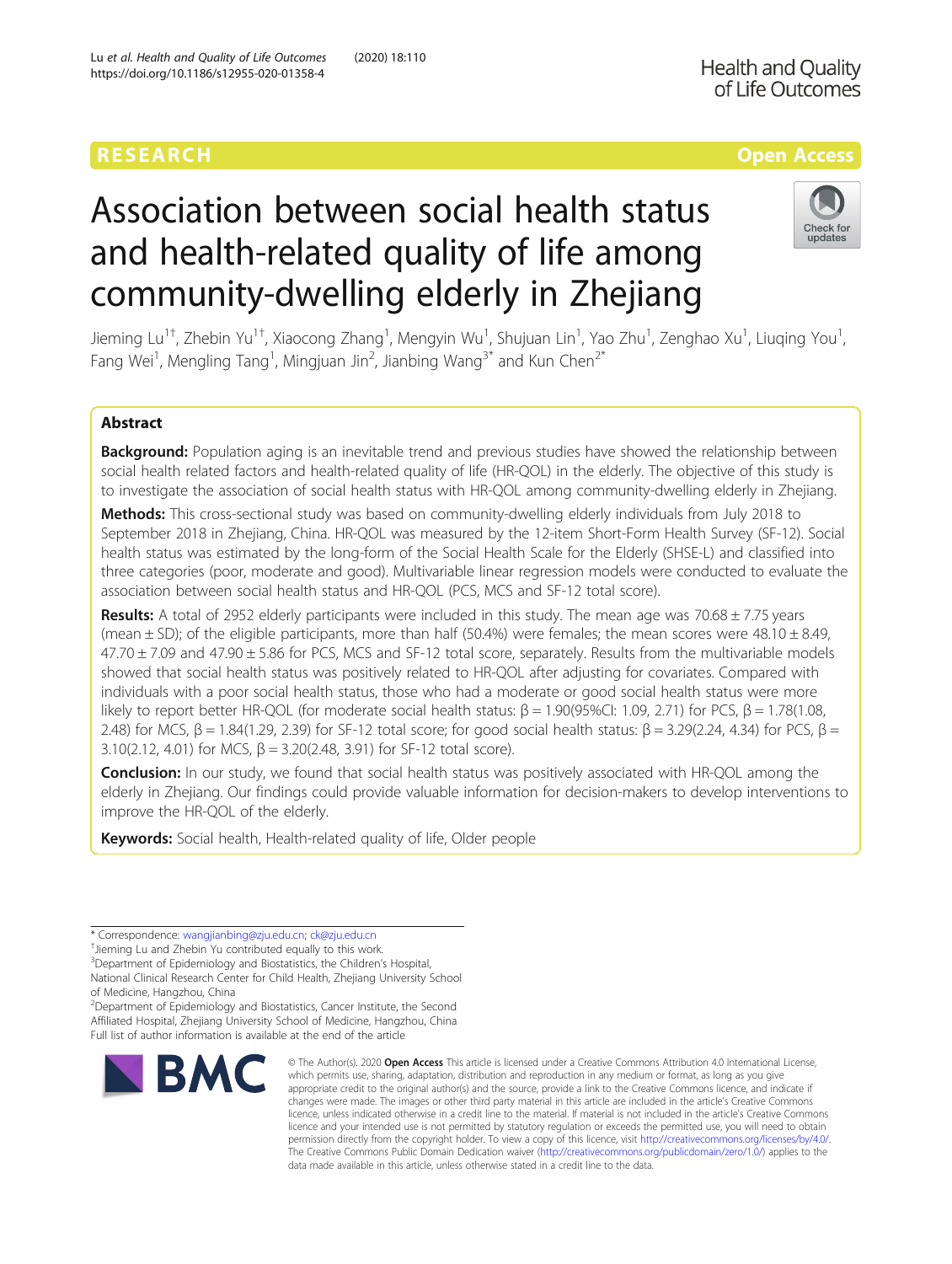#### Background

With the development of the economy and modern medical techniques, population aging is an inevitable trend. World health organization (WHO) reported that the global population of older people aged 60 years or older reached 0.9 billion in 2015 and may grow further into nearly 2 billion by 2050 [[1\]](#page-6-0). The 2010 census in China showed that individuals aged 60 years or above accounted for 13.3% of the total population in 2010, up by 2.9% as compared with that from the 2000 census [\[2](#page-6-0)]. Due to the increasing life expectancy, health-related quality of life (HR-QOL) assessment is considered as a particularly important public health tool for the elderly, which can help determine the burden of preventable disease, injuries, and disabilities [[3\]](#page-6-0).

HR-QOL is a common approach to the conceptualization of the broader concept of quality of life (QOL). It has been defined as: "the impact of perceived health on an individual's ability to live a fulfilling life" [[4\]](#page-6-0). Common dimensions of HR-QOL include physical, psychological, and social components, which may compensate for, or depend on each other. The multidimensionality of HR-QOL makes it pertinent to examine both the respective dimensions of the concept but also the overall score for the population of interest [\[5](#page-6-0)]. A number of factors have been identified to be related to HR-QOL among the elderly, such as socioeconomic status, lifestyle behaviors, and health conditions [[6](#page-6-0)–[11](#page-6-0)]. However, social health (such as social support and social relationship) may also affect health-related quality of life in the elderly.

Social health is defined as an ability to accomplish potential and obligations, to manage their life to some extent despite a medical condition, and the ability to participate in social activities including work [\[12\]](#page-6-0). Social health contains two aspects: individual and society or a population [[13](#page-6-0)]. Social health of an individual is usually explained as "well-being", "adjustment" or other terms rather than health  $[14]$  $[14]$  $[14]$ , and it can be measured from two aspects: social support (SS) and social adjustment (SA). Social health for a society mainly reflects the neighborhood environment [\[15](#page-6-0)]. A number of studies have focused on the association between a single level of social health and HR-QOL among the elderly  $[16–19]$  $[16–19]$  $[16–19]$  $[16–19]$  $[16–19]$ . A study conducted in China found the relationship between social support and HR-QOL, mediating role of resilience [[20\]](#page-6-0); A longitudinal study indicated that consistent participation in religious activities, friendship organizations, leisure/culture clubs, family/school reunion, and volunteer work could improve the quality of life among middle-aged and older Koreans [\[21\]](#page-6-0); And a cross-sectional study in Netherlands showed that multiple environmental factors were associated with quality of life in the elderly [\[22\]](#page-6-0). However, up to now, limited

studies can be available for evaluating the associations of individual and society levels of social health with healthrelated quality of life in the elderly.

Nowadays, a comprehensive structured scale called the Social Health Scale for the Elderly (SHSE) has been developed to fill the gap in social health status measurement [[15](#page-6-0)]. Herein, we reported a cross-sectional study to explore the relationship between social health status and HR-QOL among the elderly in Zhejiang, China.

#### Method

#### Study design and study participants

Our data were derived from "Development of health assessment instruments and parameter specification for the elderly" project, which has been described in detail previously [[15](#page-6-0)]. Briefly, this was a cross-sectional study based on community-dwelling elderly individuals from July 2018 to September 2018 in Zhejiang, China. Subjects were enrolled from 12 communities of Yiwu county in Jinhua city and Jianggan district in Hangzhou city, Zhejiang. A convenience sampling method stratified by gender and age was used in each community, based on the distribution of age and gender in the elderly population in Zhejiang. Community-dwelling persons aged 60 years and older were recruited in the current study. Individuals were not eligible if they were bed-ridden or could not participate in their daily living activities by themselves due to serious physical disease or had cognitive problems. All participants were informed to be faceto-face interviewed at adjacent community health centers by strictly trained interviewers. This study was approved by the Ethics Committee of School of Medicine, Zhejiang University, Hangzhou, China. Written informed consent was obtained from all participants before the face-to-face interview.

#### Measurement of social health status

Social health status was measured through the longform of the SHSE (SHSE-L). The 25-item scale was designed to assess social health status of the elderly (including two aspects: individual and society). Individual dimensions consist of Social Support (including emotional support, information support, and instrumental support), and Social Adjustment (including social participation, social relationships, and ego system); Social dimension is perceived environment resource (including built environment and community manage/service) [\[15](#page-6-0)]. Three different scoring methods were used in this study: 1. For multiple option items, scoring was based on the number of selected options; 2. For single option items, scoring was based on the serial number of the single option; 3. For items about passage time, scoring was based on the estimated time and means of transportation. Detailed information and scoring criteria could be available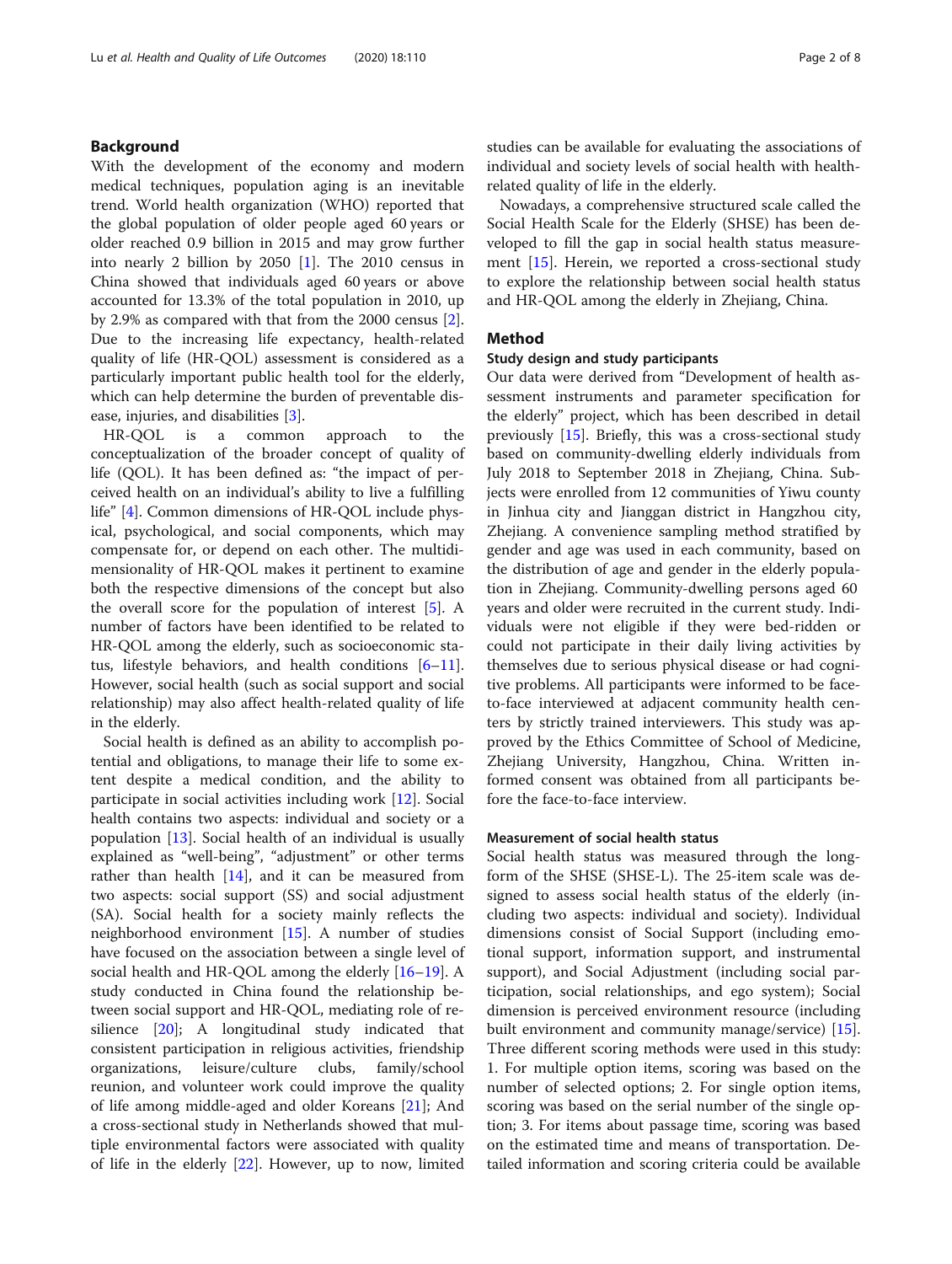in the additional file [1.](#page-5-0) Crude total score of scale was transformed into standard score (T score), based on a previous study performed by Hembling (1984) [\[23\]](#page-6-0). T score was divided into three categories of social health status according to standard norm: poor (T score  $\leq 40$ ), moderate( $40 < T$  score  $\leq 60$ ), and good ( $60 < T$  score  $\leq$ 90) [\[15\]](#page-6-0). The SHSE-L has been established and validated in the Hangzhou elderly population. The test-retest variability was 0.77, internal consistency reliability- Cronbach's alpha was 0.79, concurrent validity was 0.64, and goodness of fit was 0.95 in construct validity [\[15\]](#page-6-0).

#### Measurement of HR-QOL

We used the 12-item Short-Form Health Survey (SF-12) to evaluate the HR-QOL; SF-12 is a concise questionnaire that evaluates the quality of life in Chinese elderly [[24\]](#page-6-0). The 12 items in SF-12 are grouped into 8 main domains: general health, physical functioning, physical role functioning, bodily pain, vitality, social functioning, emotional role functioning, and mental health. These dimensions can be categorized into the Physical Component Summary (PCS) and the Mental Component Summary (MCS). The PCS was calculated based on the sum of the first four items, and the MCS was determined based on the sum of the last four items [\[25](#page-6-0)]. We calculated the scores of PCS, MCS, and SF-12 total score that represented a mean value of the PCS and MCS scores. The detailed calculations of PCS and MCS have been published previously [[26\]](#page-6-0), and total score of SF-12 was calculated based on the measurement of SF-36 total score in previous studies [\[26](#page-6-0)–[28](#page-6-0)].

#### Assessment of covariates

Demographic data were obtained using a standard questionnaire. Three categories of covariates were included in the analyses: socio-demographic characteristics, health-related behaviors, and health conditions. Sociodemographic characteristics included the following variables: region (urban or rural), gender (male or female), age group(60–74 or  $\geq$  75 years), marital status (married, widowed or others), education level (lower than primary school, primary school, middle school, or high school and higher), monthly income(< 1000, 1000–1999, 2000– 2999,3000–3999,≥4000 Chinese Yuan (CNY)), living arrangement (living with spouse, living with children, living with spouse and children, living alone or others), and body mass index (BMI). BMI was calculated as weight in kilograms divided by the square of height in meters and divided into three levels according to the Chinese BMI criteria:<18.5,18.5–23.9 or  $\geq 24.0 \text{ kg/m}^2$ . Health-related behaviors included smoking (yes or no), drinking alcohol (yes or no), drinking tea (yes or no) and weekly physical activity  $(≤1$  time, 2–4 times or>4 times). Smokers were defined as individuals who smoked 1

cigarette or more per day for 3 months or more. Alcohol drinkers were defined as individuals who drank one glass of beer, liquor, yellow rice wine or red wine per week for more than 1 year [\[29](#page-6-0)]. Tea consumption was defined as drinking at least one cup of tea per day for 1 year. Valid physical activity was defined as at least 15 min at a time [[30\]](#page-6-0). Health conditions included depression symptom (yes or no) and the number of chronic conditions (none, one, two or more). Depression symptom was measured by the Geriatric Depression Scale (GDS). Chronic conditions were self-reported, including hypertension, coronary heart disease (CHD), diabetes, stroke, osteoporosis, and arthritis.

#### Statistical analysis

Continuous and categorical variables were described as mean  $\pm$  standard deviation (SD) and *n* (%), respectively. T-test and Analysis of Variance (ANOVA) were used to compare the differences in different categories for continuous variables of PCS, MCS and SF-12 total score. We used multivariate linear regression models to estimate beta (β) and 95% confidence intervals (95% CI) for examining the associations of social health status with PCS or MCS or SF-12 total score. All models were adjusted for potential covariates. Collinearity was assessed by using the correlation matrix of the estimated parameters, and variance inflation factor (VIF). For all analyses,  $P$ -value < 0.05 (two-sided) was considered to be statistically significant. All data were analyzed using the Statistical Package for Social Sciences (SPSS) version 24.0.

#### Results

A total of 3161 elderly participants were recruited in our study, and we excluded 15 participants with incorrect information, 81 participants aged < 60 years and 113 participants with incomplete information of SF-12, and a total of 2952 participants were included in the final analysis. The number of poor, moderate and good social health status was 476, 1994, and 482, respectively. The mean scores were  $48.10 \pm 8.49$  (mean  $\pm$  SD),  $47.70 \pm 7.09$ and 47.90 ± 5.86 for PCS, MCS and SF-12 total score, separately. Mean age for all participants was  $70.68 \pm$ 7.75 years old, and 1487(50.4%) were females. Approximately 20% were not married, and less than 20% had no educational experience. Nearly 50% of participants lived in the urban regions and half of the participants had less than 2000 yuan per month of income. About 54.4% of elderly people lived with a spouse, and 49.4% had a normal BMI (Table [1\)](#page-3-0). A significant difference in PCS was observed across the groups based on social health, gender, age, marital status, education level, monthly income, living arrangement, BMI, smoking, alcohol consumption, tea consumption, weekly physical activity, depression symptom and number of chronic conditions  $(P < 0.01)$ .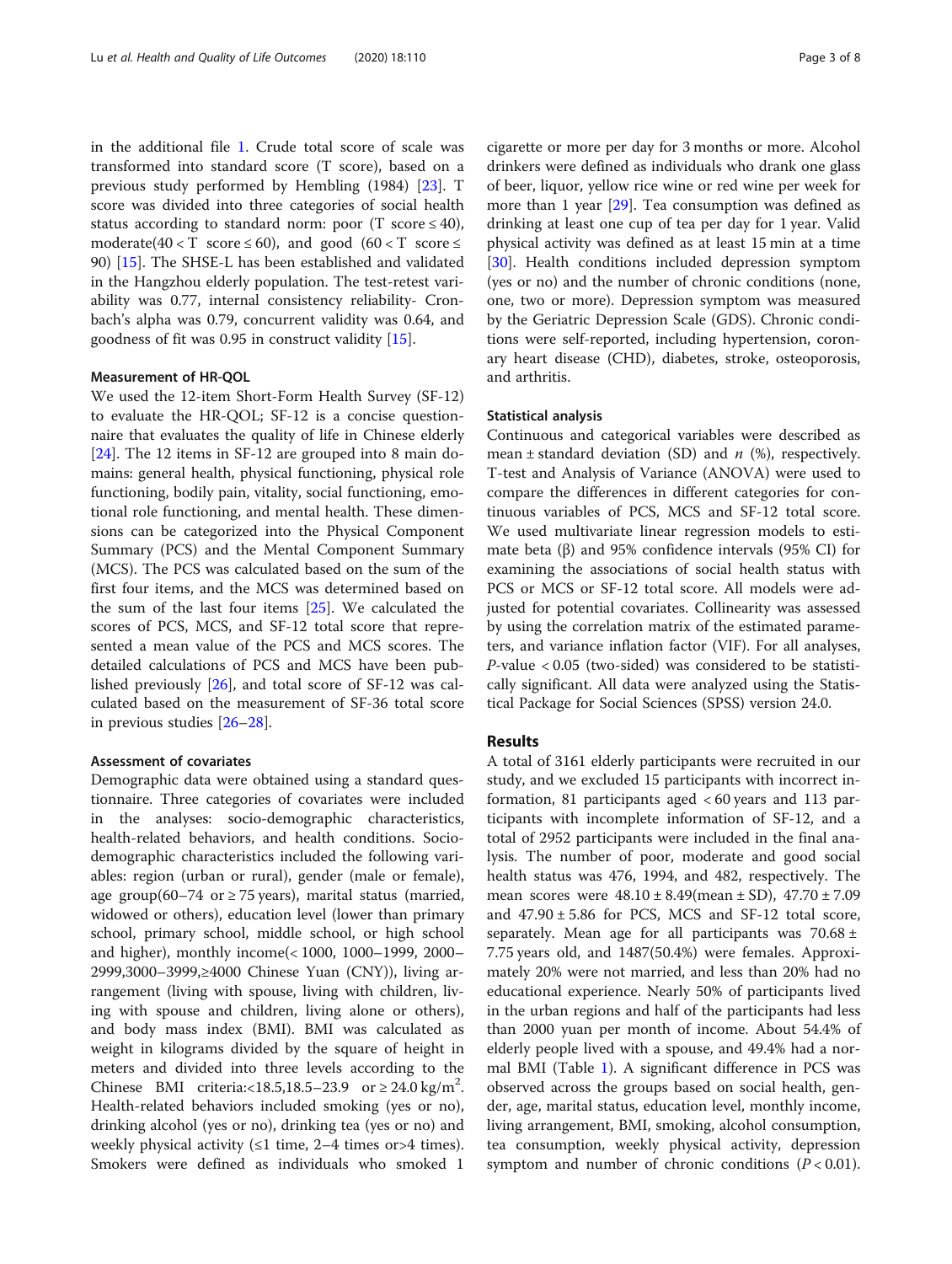<span id="page-3-0"></span>

|  |  |  | <b>Table 1</b> HR-QOL according to different groups of demographic characteristics in the Zhejiang elderly |  |  |
|--|--|--|------------------------------------------------------------------------------------------------------------|--|--|
|  |  |  |                                                                                                            |  |  |

| Variables                     | Overall $(n =$ | HR-QOL            |           |                  |           |                    |           |
|-------------------------------|----------------|-------------------|-----------|------------------|-----------|--------------------|-----------|
|                               | 2952)          | PCS               | $P$ value | <b>MCS</b>       | $P$ value | SF-12 total score  | $P$ value |
| Social health status          |                | < 0.01            |           | < 0.01           |           | < 0.01             |           |
| Poor<br>476(16.12)            |                | $45.07 \pm 9.64$  |           | $45.61 \pm 8.23$ |           | $45.34 \pm 6.68$   |           |
| Moderate                      | 1994(67.55)    | $48.25 \pm 8.34$  |           | $47.80 \pm 6.96$ |           | $48.02 \pm 5.73$   |           |
| Good                          | 482(16.33)     | $50.45 \pm 6.89$  |           | $49.36 \pm 5.30$ |           | 49.91 $\pm$ 4.50   |           |
| Region                        |                |                   | 0.18      |                  | < 0.01    |                    | < 0.01    |
| Rural                         | 1518(51.42)    | $47.89 \pm 8.20$  |           | $46.10 \pm 6.85$ |           | $47.00 \pm 5.96$   |           |
| Urban                         | 1434(48.58)    | $48.31 \pm 8.78$  |           | $49.39 \pm 6.95$ |           | $48.85 \pm 5.60$   |           |
| Gender                        |                |                   | < 0.01    |                  | > 0.05    |                    | < 0.01    |
| Male                          | 1464(49.61)    | $48.94 \pm 8.35$  |           | $47.96 \pm 6.70$ |           | $48.45 \pm 5.67$   |           |
| Female                        | 1487(50.39)    | $47.26 \pm 8.54$  |           | $47.45 \pm 7.45$ |           | $47.35 \pm 6.00$   |           |
| Age group (Years)             |                |                   | < 0.01    |                  | 0.33      |                    | < 0.01    |
| $60 - 74$                     | 2069(70.09)    | $49.49 \pm 7.80$  |           | $47.78 \pm 6.73$ |           | $48.64 \pm 5.40$   |           |
| $\geq 75$                     | 883(29.91)     | $44.84 \pm 9.12$  |           | $47.51 \pm 7.88$ |           | $46.17 \pm 6.50$   |           |
| Marital status                |                |                   | < 0.01    |                  | < 0.05    |                    | < 0.01    |
| Married                       | 2370(80.28)    | $48.65 \pm 8.27$  |           | $47.87 \pm 6.91$ |           | $48.26 \pm 5.74$   |           |
| Widowed                       | 491(16.63)     | $45.33 \pm 9.14$  |           | $47.10 \pm 7.86$ |           | $46.21 \pm 6.17$   |           |
| Others                        | 91(3.08)       | $48.44 \pm 7.65$  |           | $46.50 \pm 7.17$ |           | $47.48 \pm 5.70$   |           |
| Education level               |                |                   | < 0.01    |                  | < 0.01    |                    | < 0.01    |
| Lower than primary school     | 556(19.01)     | $45.94 \pm 8.68$  |           | $46.41 \pm 7.50$ |           | $46.18 \pm 6.20$   |           |
| Primary school                | 953(32.58)     | $47.78 \pm 8.57$  |           | $46.76 \pm 7.03$ |           | $47.28 \pm 6.01$   |           |
| Middle school                 | 855(29.23)     | $49.37 \pm 8.07$  |           | $48.56 \pm 6.81$ |           | $48.97 \pm 5.40$   |           |
| High school or higher         | 567(19.38)     | $48.87 \pm 8.38$  |           | $49.23 \pm 6.78$ |           | $49.05 \pm 5.40$   |           |
| Monthly income (CNY)          |                |                   | < 0.01    |                  | < 0.01    |                    | < 0.01    |
| < 1000                        | 722(25.38)     | $47.247 \pm 8.43$ |           | $45.74 \pm 7.50$ |           | $46.50 \pm 6.32$   |           |
| 1000-1999                     | 706(24.82)     | $48.05 \pm 8.45$  |           | $47.20 \pm 6.78$ |           | $47.62 \pm 6.04$   |           |
| 2000-2999                     | 570(20.04)     | $48.49 \pm 8.29$  |           | $47.87 \pm 7.48$ |           | $48.18 \pm 5.71$   |           |
| 3000-3999                     | 388(13.64)     | $47.86 \pm 9.28$  |           | $49.44 \pm 6.34$ |           | $48.65 \pm 5.45$   |           |
| ≥4000                         | 459(16.13)     | $49.31 \pm 8.31$  |           | $50.35 \pm 5.99$ |           | $49.83 \pm 4.75$   |           |
| Living arrangement            |                |                   | < 0.01    |                  | < 0.01    |                    | < 0.01    |
| Live with spouse              | 1607(54.44)    | $48.71 \pm 8.20$  |           | $48.06 \pm 6.69$ |           | $48.39 \pm 5.62$   |           |
| Live with children            | 296(10.03)     | $45.70 \pm 9.01$  |           | $46.69 \pm 7.97$ |           | $46.19 \pm 6.20$   |           |
| Live with spouse and children | 573(19.41)     | $49.02 \pm 8.21$  |           | $48.03 \pm 7.17$ |           | $48.52 \pm 5.69$   |           |
| Live alone                    | 322(10.91)     | $45.65 \pm 8.96$  |           | $46.99 \pm 7.39$ |           | $46.32 \pm 6.25$   |           |
| Others                        | 154(5.22)      | $47.95 \pm 8.79$  |           | $46.16 \pm 7.94$ |           | $47.05 \pm 6.21$   |           |
| BMI ( $kg/m2$ )               |                |                   | < 0.01    |                  | < 0.01    |                    | < 0.01    |
| < 18.5                        | 184(6.44)      | $45.04 \pm 9.21$  |           | $46.81 \pm 8.71$ |           | $45.93 \pm 6.66$   |           |
| $18.5 - 23.9$                 | 1412(49.42)    | $48.47 \pm 8.40$  |           | $47.38 \pm 7.24$ |           | $47.93\,\pm\,5.87$ |           |
| ≥24.0                         | 1261(44.14)    | $48.08 \pm 8.41$  |           | $48.21 \pm 6.53$ |           | $48.15 \pm 5.62$   |           |
| Smoking                       |                |                   | < 0.01    |                  | 0.81      |                    | < 0.01    |
| Yes                           | 388(13.14)     | $49.73 \pm 8.42$  |           | $47.62 \pm 6.62$ |           | $48.68 \pm 5.76$   |           |
| No                            | 2543(86.14)    | $47.84 \pm 8.48$  |           | $47.71 \pm 7.17$ |           | $47.78 \pm 5.87$   |           |
| Alcohol drinking              |                |                   | < 0.01    |                  | 0.33      |                    | < 0.01    |
| Yes                           | 558(19.04)     | $49.95 \pm 7.73$  |           | $47.96 \pm 6.70$ |           | $48.96 \pm 5.40$   |           |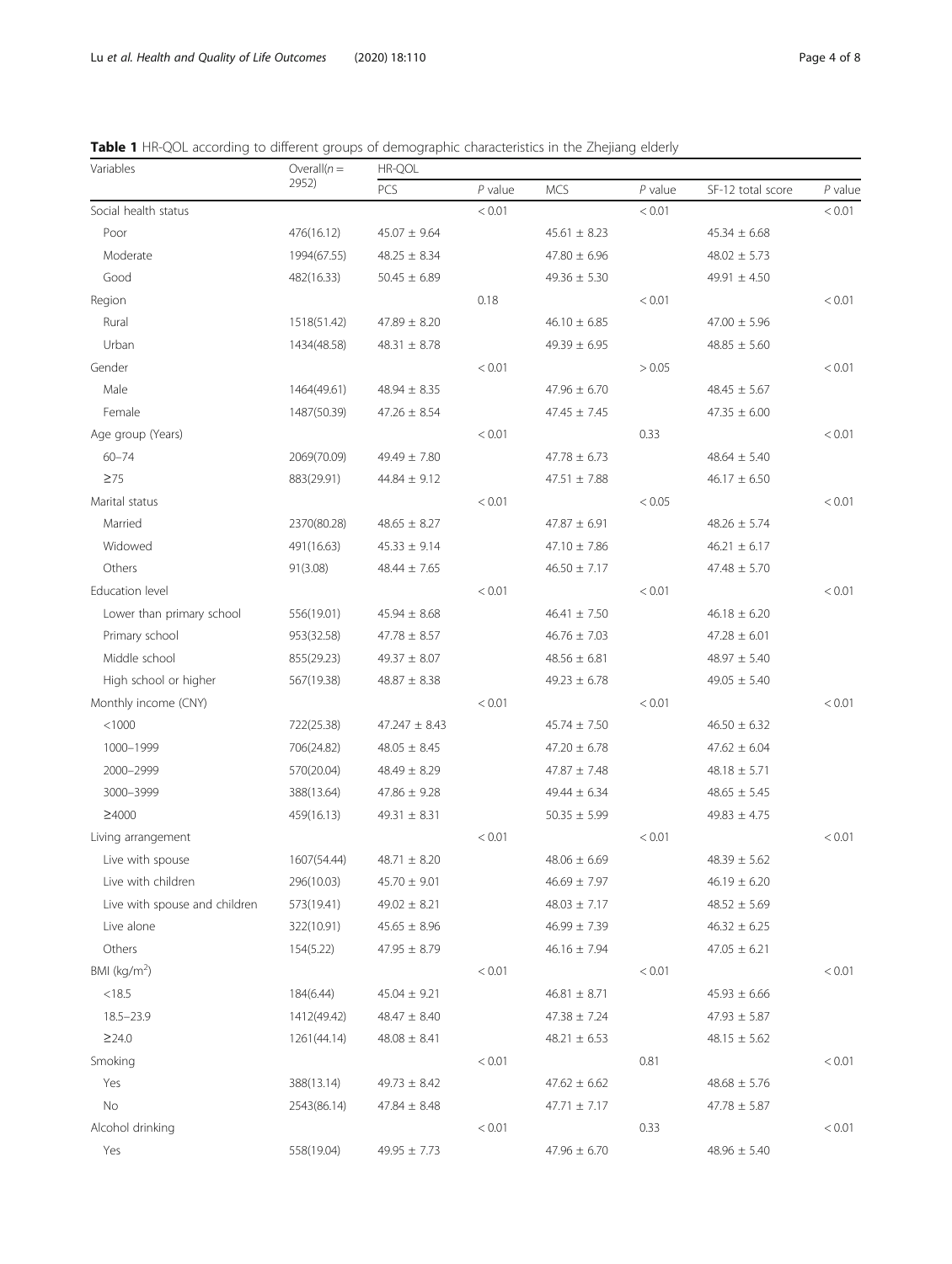Table 1 HR-QOL according to different groups of demographic characteristics in the Zhejiang elderly (Continued)

| Variables                    | Overall $(n=$ | HR-QOL           |           |                  |           |                   |           |  |
|------------------------------|---------------|------------------|-----------|------------------|-----------|-------------------|-----------|--|
|                              | 2952)         | PCS              | $P$ value | <b>MCS</b>       | $P$ value | SF-12 total score | $P$ value |  |
| No                           | 2373(80.96)   | $47.65 \pm 8.60$ |           | $47.64 \pm 7.19$ |           | $47.65 \pm 5.94$  |           |  |
| Tea drinking                 |               |                  | < 0.01    |                  | < 0.01    |                   | < 0.01    |  |
| Yes                          | 964(32.89)    | $49.28 \pm 8.22$ |           | $48.52 \pm 7.01$ |           | $48.90 \pm 5.66$  |           |  |
| No                           | 1967(67.11)   | $47.51 \pm 8.57$ |           | $47.30 \pm 7.10$ |           | $47.41 \pm 5.90$  |           |  |
| Weekly physical activity     |               |                  | < 0.01    |                  | < 0.01    |                   | < 0.01    |  |
| $\leq$ 1 time                | 1064(37.35)   | $46.06 \pm 9.26$ |           | $46.39 \pm 7.62$ |           | $46.23 \pm 6.47$  |           |  |
| 2-4 times                    | 1524(53.49)   | $49.24 \pm 7.69$ |           | $48.90 \pm 6.54$ |           | $49.07 \pm 5.08$  |           |  |
| $>4$ times                   | 261(9.16)     | $50.23 \pm 8.00$ |           | $47.39 \pm 6.43$ |           | $48.81 \pm 5.49$  |           |  |
| Depression symptom           |               |                  | < 0.01    |                  | < 0.01    |                   | < 0.01    |  |
| Yes                          | 767(26.19)    | $49.09 \pm 7.91$ |           | $48.51 \pm 6.25$ |           | $48.80 \pm 5.17$  |           |  |
| No                           | 2162(73.81)   | $45.43 \pm 9.35$ |           | $45.53 \pm 8.66$ |           | $45.48 \pm 6.91$  |           |  |
| Number of chronic conditions |               |                  | < 0.01    |                  | 0.15      |                   | < 0.01    |  |
| $\mathbf{0}$                 | 777(26.32)    | $50.56 \pm 7.15$ |           | $47.75 \pm 6.29$ |           | $49.15 \pm 5.01$  |           |  |
|                              | 1184(40.11)   | $49.00 \pm 7.84$ |           | $47.41 \pm 7.23$ |           | $48.21 \pm 5.77$  |           |  |
| $\geq$ 2                     | 991(33.57)    | $45.08 \pm 9.30$ |           | $48.01 \pm 7.50$ |           | $46.54 \pm 6.30$  |           |  |

Similar results were observed for MCS, except for gender, age, smoking, alcohol consumption and number of chronic conditions. For SF-12 total score, there was a significant difference across the groups of all demographic characteristics  $(P < 0.01)$  $(P < 0.01)$  (Table 1).

Table 2 summarizes the adjusted association of social health status with HR-QOL. As compared with individuals with a poor social health status, subjects who had a moderate or good social health status were more likely to report better HR-QOL (for moderate social health status:  $β = 1.90(95% CI:1.09, 2.71)$  for PCS;  $β = 1.78(1.08,$ 2.48) for MCS;  $β = 1.84(1.29, 2.39)$  for SF-12 total score; for good social health status:  $\beta = 3.29(2.24, 4.34)$  for PCS;  $\beta = 3.10(2.20, 4.01)$  for MCS;  $\beta = 3.20(2.48, 3.91)$  for SF-12 total score). No collinearity was observed among the variables included in these models.

As for covariates, individuals who were 75 years and older, or had a BMI <  $18.5 \text{ kg/m}^2$  or chronic conditions, or did physical activity less than 2 times weekly, were more likely to report lower PCS. Participants who lived

Table 2 Beta values and 95% confidence intervals of HR-QOL by social health status in the Zhejiang elderly

| Social           | <b>PCS</b>      | <b>MCS</b>      | SF-12 total score |  |  |
|------------------|-----------------|-----------------|-------------------|--|--|
| health<br>status | $\beta$ (95%CI) | $\beta$ (95%CI) | $\beta$ (95%CI)   |  |  |
| Poor             | Ref.            | Ref.            | Ref.              |  |  |
| Moderate         | 1.90(1.09,2.71) | 1.78(1.08,2.48) | 1.84(1.29,2.39)   |  |  |
| Good             | 3.29(2.24,4.34) | 3.10(2.20,4.01) | 3.20(2.48,3.91)   |  |  |

Adjusted for Region, Gender, Age group, Marital status, Education level, Monthly income (CNY), Living arrangement, Smoking, Alcohol drinking, Tea drinking, Depression symptom, Weekly physical activity, BMI level, Number of chronic conditions

in urban regions and lived with spouse and children, or had a monthly income over 3000 Yuan or  $BMI \ge 24$  kg/  $m<sup>2</sup>$  or no depression symptom, were more likely to report higher MCS. As for SF-12 total score, subjects who lived in the rural regions, were female or 75 years and older or non-tea drinkers, whose monthly income less than 4000 yuan and BMI <  $18.5 \text{ kg/m}^2$ , or had chronic conditions with depression symptom were more likely to report lower SF-12 total score (Supplementary Tables  $S1-3$  $S1-3$  $S1-3$ ).

#### **Discussion**

This present study aimed at assessing whether social health status was associated with HR-QOL in the Zhejiang elderly. Compared with the elderly with a poor social health status, those who had a better social health status were more likely to report higher scores of PCS, MCS and SF-12 total score, after adjusting for potential covariates. These findings suggest that social health status may be considered as a comprehensive indicator of HR-QOL and may help to develop interventions to improve the quality of life in the elderly.

In this study, social health status was found to be positively associated with PCS among the elderly, which was supported by previous studies for the association of social health related factors with physical health among the elderly [\[31](#page-6-0)–[35](#page-7-0)]. A cross-sectional study conducted in Kuwaitis showed that having children, perception of social support, frequency of contact with kin, and strength of relationships with kin were important modulators of somatic symptoms among the elderly [\[36\]](#page-7-0). And a longitudinal study in Japan suggested that interaction between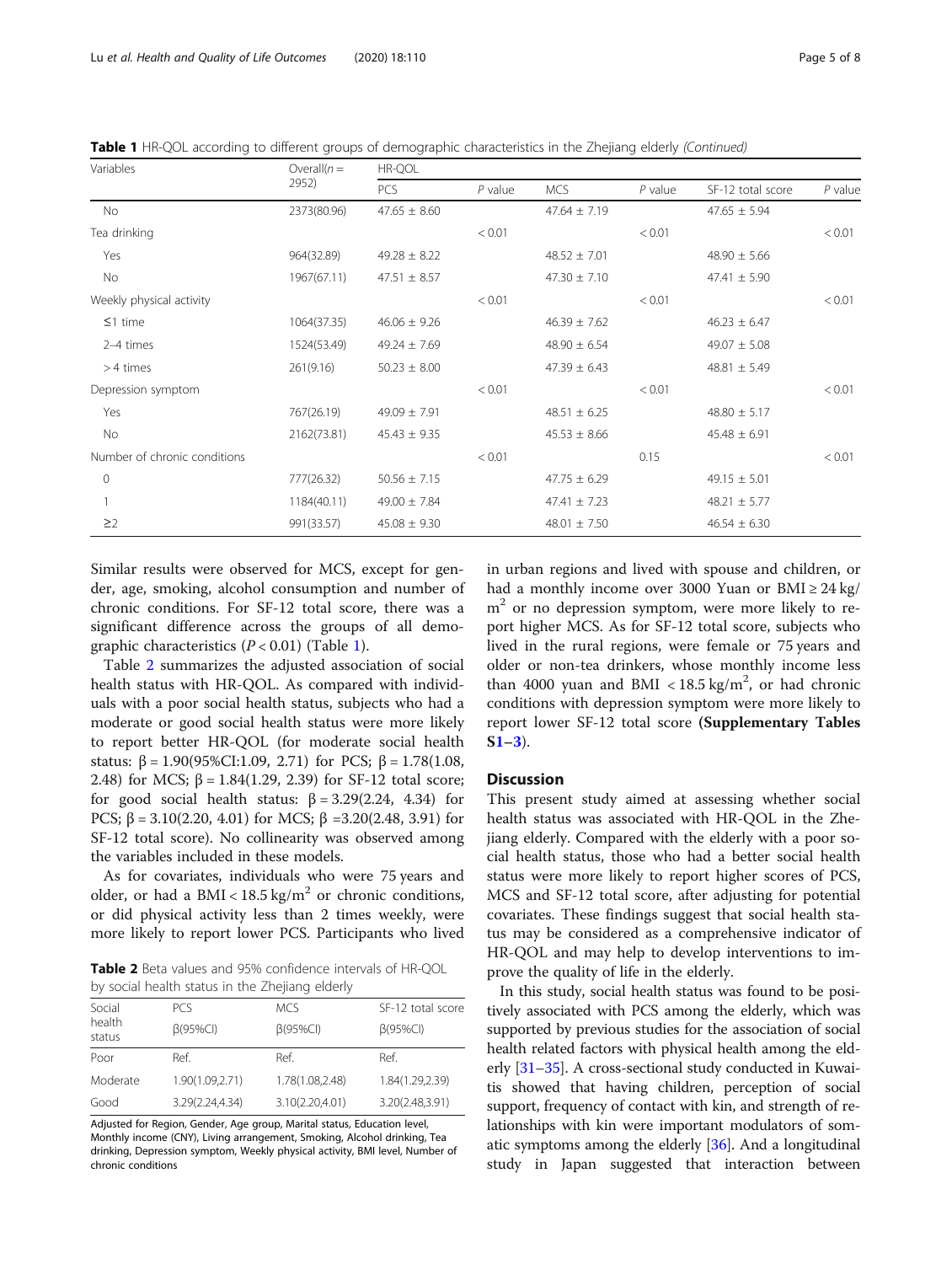<span id="page-5-0"></span>environment and multifaceted social relationships had the strongest impact on functional ability for the elderly [[37](#page-7-0)]. Increased social relationships had beneficial effects in fostering the elders' physical and cognitive functions through active participation in social activities and building social networks [\[38\]](#page-7-0).

Meanwhile, social health status was a positive factor of MCS, which was supported by previous studies for the association of social health related factors with mental health among the elderly [[39](#page-7-0)–[43](#page-7-0)]. The wave three of Nord-Trøndelag Health Study (HUNT3 Study) indicated that lesser psychological distress in the elderly was dependent on better scores on social support [[44](#page-7-0)]; An observational study demonstrated that in the healthy elderly, participating in a social activity could help improve psychological distress [\[45\]](#page-7-0). Depression was one of the most prevalent mental disorders in the elderly population and was associated with risk of disability and mortality [[46\]](#page-7-0), and several studies have suggested the associations of social support, social participation, and social relationships with depression symptom [[47](#page-7-0)–[49](#page-7-0)].

Perceived environment resource is also an important dimension of social health. The World Report on Aging and Health recommends that decision-makers need to build supportive and enabling environments, which can help people build and maintain capacity (for example, a walkable environment may foster physical activity) [\[50](#page-7-0)]. A study in Hong Kong showed that environmental walkability was associated with HR-QOL among older adults [[51\]](#page-7-0). Moreover, some perceived environment resources, such as safety from traffic and street noise were associated with HR-QOL  $[16]$  $[16]$ . The changes in the environment around the community may also affect healthrelated quality of life in the elderly.

Additionally, we noticed that participants who lived in the rural region, were females, aged 75 years and older, were not tea drinkers, or had less than 4000 yuan of monthly income,  $BMI < 18.5$  kg/m<sup>2</sup>, or chronic conditions with depression symptom were more likely to report lower SF-12 total score. Also, we noticed that monthly income over 3000 CNY was a positive factor of MCS, which was not comparable with a previous study [[10\]](#page-6-0). Possible explanations could be: most of older people in this study were retirees and got money from their children or pension. Consequently, those older people who got more money per month could have less economic hardship and a peaceful life attitude.

Our study had some important strengths. It was the first study that explored the influential factors of HR-QOL among the elderly from a perspective of social health status. Moreover, we enrolled a total of 2952 elderly people, which could be considered as a large sample compared with similar studies. Finally, the combination of indicators (PCS, MCS, and SF-12 total score) could

improve the meaning of our results. However, our study also had several limitations. Firstly, our study was a cross-sectional study and the causal relationship could not be demonstrated. Secondly, selection bias might not be avoided due to the nonrandomized sampling and relatively low response rate. However, the age and sex distributions of the study population were similar to the Zhejiang elderly population. Finally, although we adjusted for many possible confounders (such as smoking, alcohol drinking, and tea consumption), we lacked information on other potential confounders, such as dietary patterns.

#### Conclusion

In summary, to our knowledge, this was the first study to explore the relationship between social health status and HR-QOL among Chinese elderly people. Our results showed that social health status was positively associated with HR-QOL among the elderly in Zhejiang, after adjusting for potential confounding factors. These findings could provide an understanding of how social health status affect HR-QOL of older adults, as well as a new insight into a reference for promoting the HR-QOL among Chinese elderly people.

#### Supplementary information

Supplementary information accompanies this paper at [https://doi.org/10.](https://doi.org/10.1186/s12955-020-01358-4) [1186/s12955-020-01358-4](https://doi.org/10.1186/s12955-020-01358-4).

#### Additional file 1.

Additional file 2: TableS1. The multiple linear regression results of PCS among the elderly. TableS2. The multiple linear regression results of MCS among the elderly. TableS3. The multiple linear regression results of SF-12 total score among the elderly.

#### Abbreviations

HR-QOL: Health-related quality of life; SF-12: The 12-item Short-Form Health Survey; SHSE-L: The long-form of the Social Health Scale for the Elderly; PCS: Physical component summary; MCS: Mental component summary; WHO: World health organization; CDC: Centers for Disease Control and Prevention; QoL: Quality of life; SP: Social participation; SS: Social adjustment; BMI: Body mass index; CNY: Chinese yuan; CHD: Coronary heart disease.; GDS: Geriatric Depression Scale; SD: Standard deviation; ANOVA: Analysis of Variance; CI: Confidence interval; VIF: Variance inflation factor; SPSS: Statistical Package for Social Sciences

#### Acknowledgments

The authors would like to thank the nurse, clinicians, and management staff in Primary Health Service Center Planning of Kaixuan district and Yiwu county and medical students in the school of medicine, Zhejiang University for their participation and support for this research.

#### Authors' contributions

ZBY and KC led the central subject. JML performed the data analyses and led the writing of the manuscript. MYW and ZBY developed the design in consultation with JBW. LQY, FW and ZHX facilitated data collection. XCZ, SJL and YZ pre-processed data. JBW, MJJ and MLT review the manuscript and polished the language. All authors read and approved the final manuscript.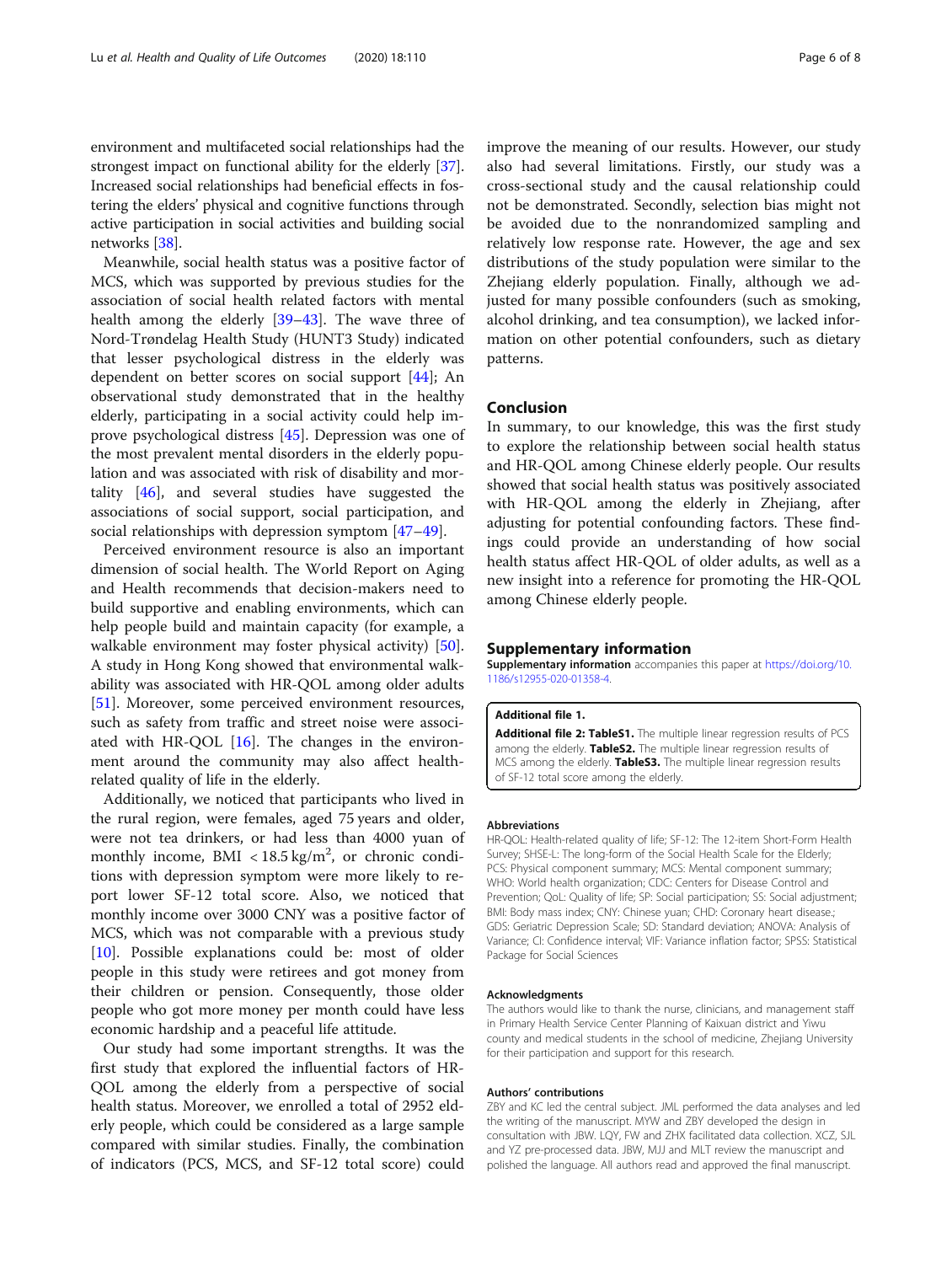#### <span id="page-6-0"></span>Funding

This study was funded by the Ministry of Science and Technology of the people's Republic of China (NO.2015FY111600).

#### Availability of data and materials

The datasets generated during and/or analyzed during the current study are not publicly available, but are available from the corresponding author who was an organizer of the study.

#### Ethics approval and consent to participate

The medical ethics committee in Zhejiang university school of medicine approved this study. Each participant had signed informed consent before the face-to-face interview.

#### Consent for publication

Not applicable.

#### Competing interests

The authors declare that they have no competing interests.

#### Author details

<sup>1</sup>Department of Epidemiology and Biostatistics, Zhejiang University, School of Medicine, Hangzhou, Zhejiang, China. <sup>2</sup>Department of Epidemiology and Biostatistics, Cancer Institute, the Second Affiliated Hospital, Zhejiang University School of Medicine, Hangzhou, China. <sup>3</sup>Department of Epidemiology and Biostatistics, the Children's Hospital, National Clinical Research Center for Child Health, Zhejiang University School of Medicine, Hangzhou, China.

#### Received: 22 May 2019 Accepted: 8 April 2020 Published online: 28 April 2020

#### References

- 1. World Health Statistics 2016[http: //apps. who. int/ iris/ bitstream/ 10665/ 206498/ 1/ 9789241565264\_eng.pdf?ua=1]. Accessed 11 Jun 2019.
- Cai Y. China's new demographic reality: learning from the 2010 census. Popul Dev Rev. 2013;39(3):371–96.
- 3. Centers for Disease Control and Prevention, National center for chronic Disease Prevention and Health Promotion, Division of Adult and Community Health. Measuring healthy days: Population assessment of health-related quality of life. Atlanta: CDC; 2000. p. 4–6. [http://www.cdc.gov/](http://www.cdc.gov/hrqol/pdfs/mhd.pdf) [hrqol/pdfs/mhd.pdf.](http://www.cdc.gov/hrqol/pdfs/mhd.pdf) Accessed 1 Jan 2019.
- 4. Mayo NE. Dictionary of Quality of Life and Health Outcomes Measurement. In: International Society for Quality of Life Research. 1st ed; 2015. p. 3.
- 5. Hagen KA, Hilsen M, Kallander EK, Ruud T. Health-related quality of life (HRQoL) in children of ill or substance abusing parents: examining factor structure and sub-group differences. Qual Life Res. 2019;28(4):1063–73.
- 6. Balboa-Castillo T, Leon-Munoz LM, Graciani A, Rodriguez-Artalejo F, Guallar-Castillon P. Longitudinal association of physical activity and sedentary behavior during leisure time with health-related quality of life in 2community-dwelling older adults. Health Qual Life Outcomes. 2011;9(47):1–10.
- 7. Hong S, Jeong H, Heo Y, Chun H, Park J, Kim D. Factors associated with health-related quality of life in Korean older workers. Ann Occup Environ Med. 2015;27(25):1–11.
- 8. Bayan-Bravo A, Perez-Tasigchana RF, Sayon-Orea C, Martinez-Gomez D, Lopez-Garcia E, Rodriguez-Artalejo F, Guallar-Castillon P. Combined Impact of Traditional and Non-Traditional Healthy Behaviors on Health-Related Quality of Life: A Prospective Study in Older Adults. PLoS One. 2017;12(1): e0170513.
- Kim J, Choi Y, Park S, Cho KH, Ju YJ, Park EC. The impact of living arrangements on quality of life among Korean elderly: findings from the Korean longitudinal study of aging (2006-2012). Qual Life Res. 2017;26(5): 1303–14.
- 10. Ma X, McGhee SM. A cross-sectional study on socioeconomic status and health-related quality of life among elderly Chinese. BMJ Open. 2013;3(2):1–9.
- 11. Sun W, Aodeng S, Tanimoto Y, Watanabe M, Han J, Wang B, Yu L, Kono K. Quality of life (QOL) of the community-dwelling elderly and associated factors: a population-based study in urban areas of China. Arch Gerontol Geriatr. 2015;60(2):311–6.
- 12. Huber M, Knottnerus JA, Green L, van der Horst H, Jadad AR, Kromhout D, Leonard B, Lorig K, Loureiro MI, van der Meer JW, Schnabel P, Smith R, van Weel C, Smid H. How should we define health? BMJ. 2011;343:1–3.
- 13. McDowell I. Measuring health: a guide to rating scales and questionnaires. 3rd ed. New York: Oxford University Press; 2006.
- 14. Russell RD. Social health: an attempt to clarify this dimension of well-being. Int J Health Educ. 1973;16:74–82.
- 15. Bao C, Yu Z, Yin X, Chen Z, Meng L, Yang W, Chen X, Jin M, Wang J, Tang M, Chen K. The development of the social health scale for the elderly. Health Qual Life Outcomes. 2018;16(67):1–14.
- 16. Parra DC, Gomez LF, Sarmiento OL, Buchner D, Brownson R, Schimd T, Gomez V, Lobelo F. Perceived and objective neighborhood environment attributes and health related quality of life among the elderly in Bogota, Colombia. Soc Sci Med. 2010;70(7):1070–6.
- 17. Sun Y, Zhang D, Yang Y, Wu M, Xie H, Zhang J, Jia J, Su Y. Social support moderates the effects of self-esteem and depression on quality of life among Chinese rural elderly in nursing homes. Arch Psychiatr Nurs. 2017; 31(2):197–204.
- 18. Kim J, Lee JE. Social support and health-related quality of life among elderly individuals living alone in South Korea: a cross-sectional study. J Nurs Res. 2018;26(5):316–23.
- 19. Lee H, Cho SH, Kim JH, Kim YK, Choo HI. Influence of self efficacy, social support and sense of community on health-related quality of life for middle-aged and elderly residents living in a rural community. J Korean Acad Nurs. 2014;44(6):608–16.
- 20. Wu M, Yang Y, Zhang D, Zhao X, Sun Y, Xie H, Jia J, Su Y, Li Y. Association between social support and health-related quality of life among Chinese rural elders in nursing homes: the mediating role of resilience. Qual Life Res. 2018;27(3):783–92.
- 21. Choi Y, Lee KS, Shin J, Kwon JA, Park EC. Effects of a change in social activity on quality of life among middle-aged and elderly Koreans: analysis of the Korean longitudinal study of aging (2006-2012). Geriatr Gerontol Int. 2017;17(1):132–41.
- 22. Gobbens RJJ, van Assen M. Associations of environmental factors with quality of life in older adults. Gerontologist. 2018;58(1):101–10.
- 23. Hembling DW. Rapid conversion of adolescent Mmpi raw scores to T scores using the Hp-67 programmable calculator. J Clin Psychol. 1984;40:149–56.
- 24. Shou J, Ren L, Wang H, Yan F, Cao X, Wang H, Wang Z, Zhu S, Liu Y. Reliability and validity of 12-item short-form health survey (SF-12) for the health status of Chinese community elderly population in Xujiahui district of Shanghai. Aging Clin Exp Res. 2016;28(2):339–46.
- 25. Ware JE, Kosinski M, Keller SD. SF-12: how to score the SF-12 physical and mental health summary scales. 2nd ed. Boston: The Health Institute, New England Medical Center; 1995.
- 26. Barnett CT, Vanicek N, Polman RC. Temporal adaptations in generic and population-specific quality of life and falls efficacy in men with recent lower-limb amputations. J Rehabil Res Dev. 2013;50(3):437–48.
- 27. Md Yusop NB, Yoke Mun C, Shariff ZM, Beng HC. Factors associated with quality of life among hemodialysis patients in Malaysia. PLoS One. 2013;  $8(12):1-11$ .
- 28. Pekmezovic T, Jecmenica-Lukic M, Petrovic I, Spica V, Tomic A, Kostic VS. Quality of life in patients with progressive supranuclear palsy: one-year follow-up. J Neurol. 2015;262(9):2042–8.
- 29. Song T, Ding YW, Sun Y, He YN, Qi DJ, Wu Y, Wu B, Lang L, Yu K, Zhao X, Zhu LL, Wang S, Yu XS. A population-based study on health-related quality of life among urban community residents in Shenyang, Northeast of China. BMC Public Health. 2015;15(921):1–12.
- 30. Wang JB, Huang QC, Hu SC, Zheng PW, Shen P, Li D, Lu HC, Gao X, Lin HB, Chen K. Baseline and longitudinal change in blood pressure and mortality in a Chinese cohort. J Epidemiol Community Health. 2018;72:1083–90.
- 31. Gadalla TM. Sense of mastery, social support, and health in elderly Canadians. J Aging Health. 2009;21(4):581–95.
- 32. Jang PO, So HS. Model development of an elderly health promotion center: the effect of a social support program at a community health center. Taehan Kanho Hakhoe Chi. 2004;34(5):781–90.
- 33. Kishi R, Horikawa N. Role of the social support network which influences age of death and physical function of elderly people: study of trends in and outside of Japan and future problems. Nihon Koshu Eisei Zasshi. 2004;51(2): 79–93.
- 34. Lopez-Tellez A, Rio Ruiz J, Molinero Torres F, Fernandez Maldonado I, Martinez Zaragoza I, Prados TP. Effectiveness of a social-physical activity